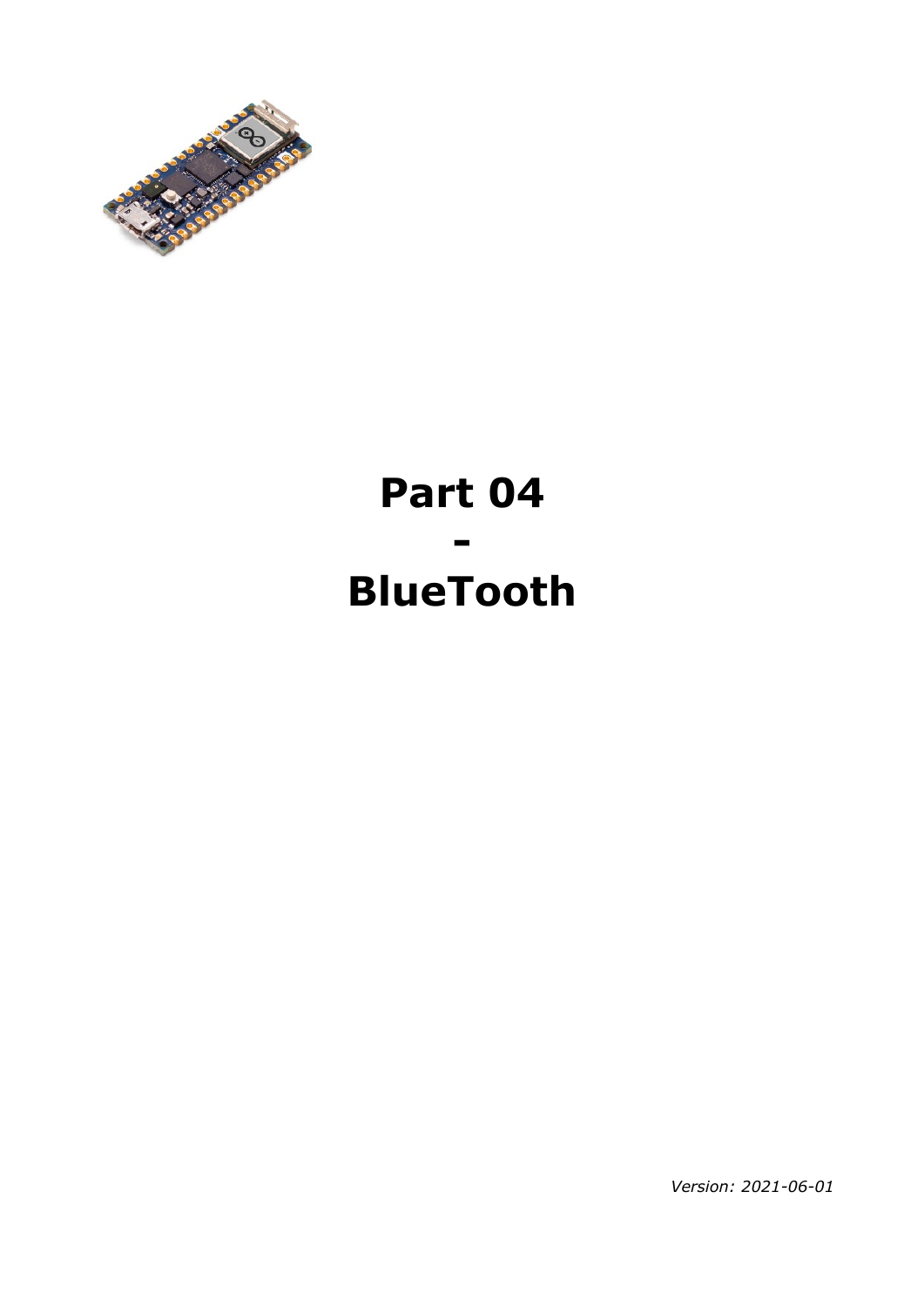# **BLE device to device with Nano RP2040 Connect**

For the peripheral device, we need to connect a pushbutton the to board.



For the central device, we do not need any additional circuit.



**CENTRAL**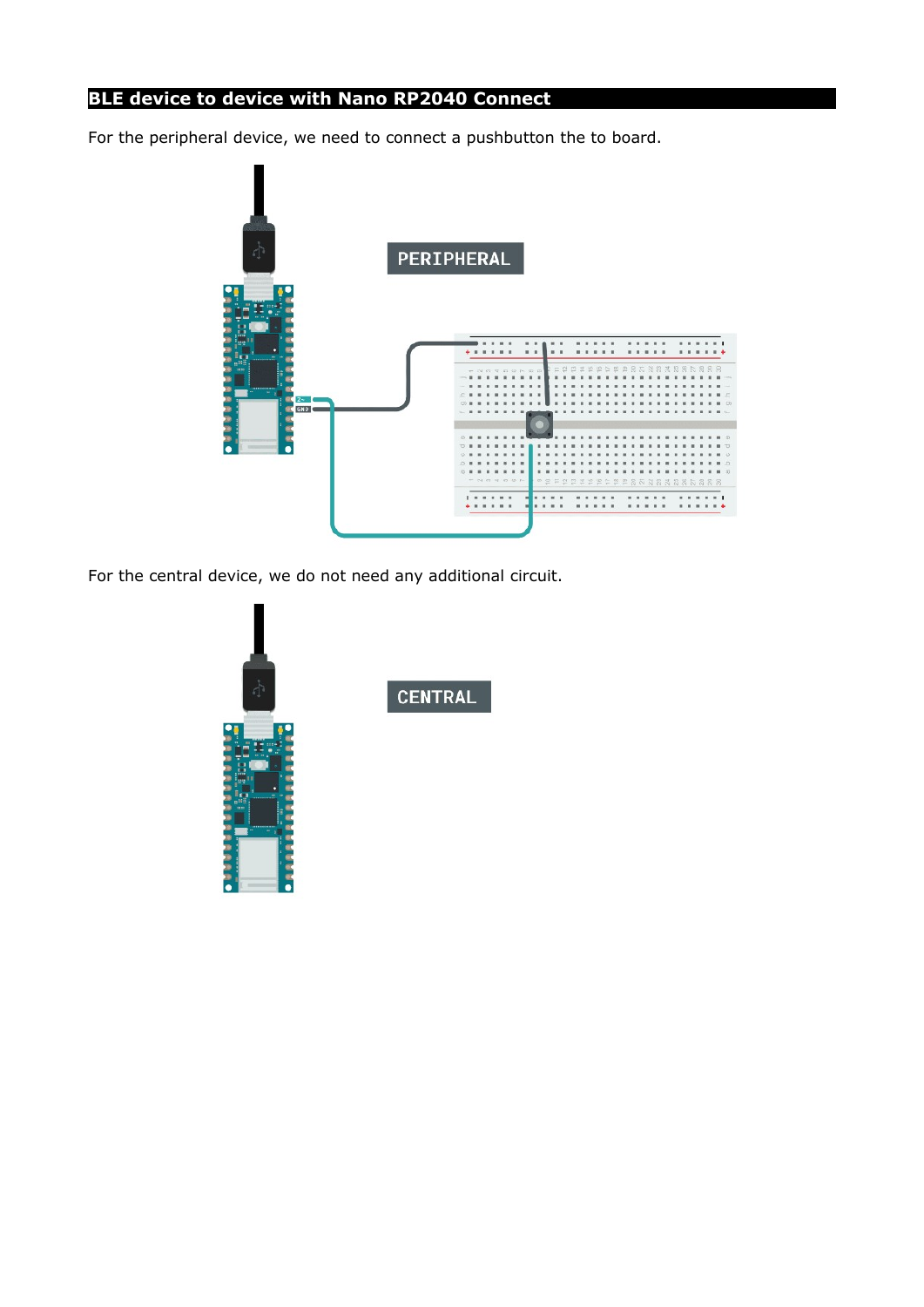## **Programming the board**

We will now get to the programming part of this tutorial.

- 1. First, let's make sure we have the drivers installed. If we are using the Web Editor, we do not need to install anything. If we are using an offline editor, we need to install it manually. This can be done by navigating to  $T = 1$  board > Board Manager.... Here we need to look for the Arduino Mbed OS Nano Boards and install it.
- 2. Now, we need to install the libraries needed. If we are using the Web Editor, there is no need to install anything. If we are using an offline editor, simply go to  $T_{\text{ools}} >$  Manage libraries.., and search for ArduinoBLE and install it.
- 3. We can now take a look at some of the core functions of the sketches we will use:
	- BLE.begin() initializes the library
	- BLE.scanForUuid("19b10000-e8f2-537e-4f6c-d104768a1214")scans for BLE peripherals until the one inside paranthesis is found.
	- BLEDevice peripheral = BLE.available() checks whether peripheral has been discovered.
	- BLEDevice central = BLE.available() checks whether peripheral has been discovered.
	- while (peripheral.connected())while a peripheral is connected, enter a while loop.
	- while (central.connected()) while a peripheral is connected, enter a while loop.
	- LEDCharacteristic.writeValue((byte)0x00) sends a "0" to the central.
	- LEDCharacteristic.writeValue((byte)0x01) sends a "1" to the central.
	- byte value = LEDCharacteristic.read()reads incoming data.
	- LEDCharacteristic.readValue(value)stores incoming data in the value byte.
	- $\degree$  if (value == 0x00) checks if incoming data is "0".
	- if (value ==  $0 \times 01$ ) checks if incoming data is "1".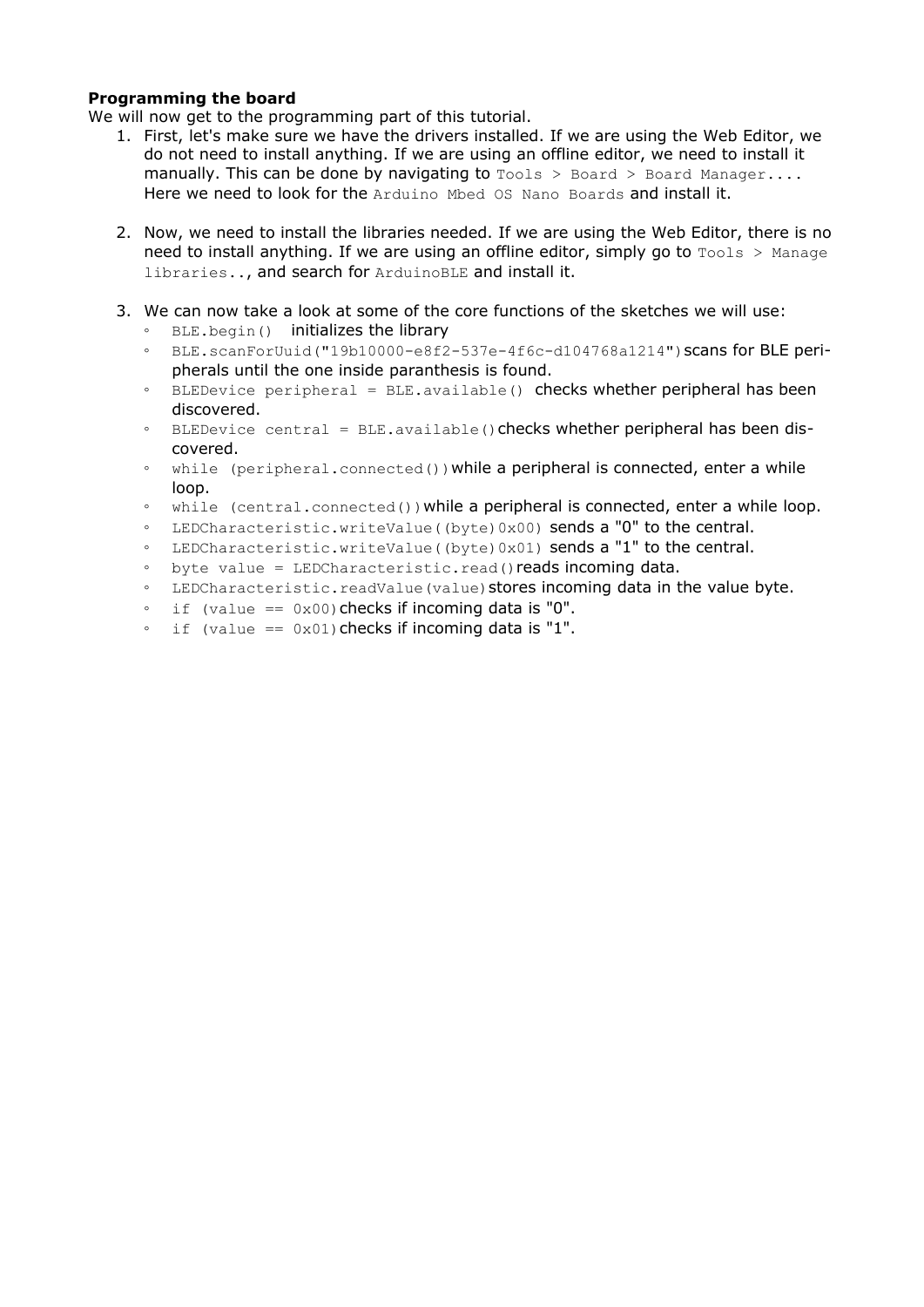#### **Complete code for peripheral device**

```
#include <ArduinoBLE.h>
int buttonPin = 2;
boolean ledSwitch;
BLEService LEDService("19B10000-E8F2-537E-4F6C-D104768A1214"); // BLE LED Service
// BLE LED Switch Characteristic - custom 128-bit UUID, read and writable by central
BLEByteCharacteristic LEDCharacteristic("19B10001-E8F2-537E-4F6C-D104768A1214", 
BLERead | BLENotify | BLEWrite);
void setup() 
{
  Serial.begin(9600);
   pinMode(buttonPin, INPUT_PULLUP);
   // begin initialization
   if (!BLE.begin()) 
   {
     Serial.println("starting BLE failed!");
   }
   // set advertised local name and service UUID:
   BLE.setLocalName("Button Device");
   BLE.setAdvertisedService(LEDService);
   // add the characteristic to the service
   LEDService.addCharacteristic(LEDCharacteristic);
   // add service
   BLE.addService(LEDService);
   // start advertising
   BLE.advertise();
   Serial.println("BLE LED Peripheral, waiting for connections....");
}
void loop() 
{
   // listen for BLE peripherals to connect:
   BLEDevice central = BLE.central();
   // if a central is connected to peripheral:
   if (central) 
\{ Serial.print("Connected to central: ");
     // print the central's MAC address:
    Serial.println(central.address());
     // while the central is still connected to peripheral:
     while (central.connected()) 
\left\{\begin{array}{ccc} & & \\ & & \end{array}\right\}int buttonState = digitalRead(buttonPin) ;
       if (buttonState == LOW) 
\overline{\mathcal{L}} ledSwitch = !ledSwitch;
         delay(500);
         if (ledSwitch) 
         {
            Serial.println("ON");
          LEDCharacteristic.writeValue((byte)0x01);
 }
         else 
         {
          LEDCharacteristic.writeValue((byte)0x00);
           Serial.println("OFF");
         }
       }
     }
     // when the central disconnects, print it out:
    Serial.print(F("Disconnected from central: "));
     Serial.println(central.address());
   }
}
```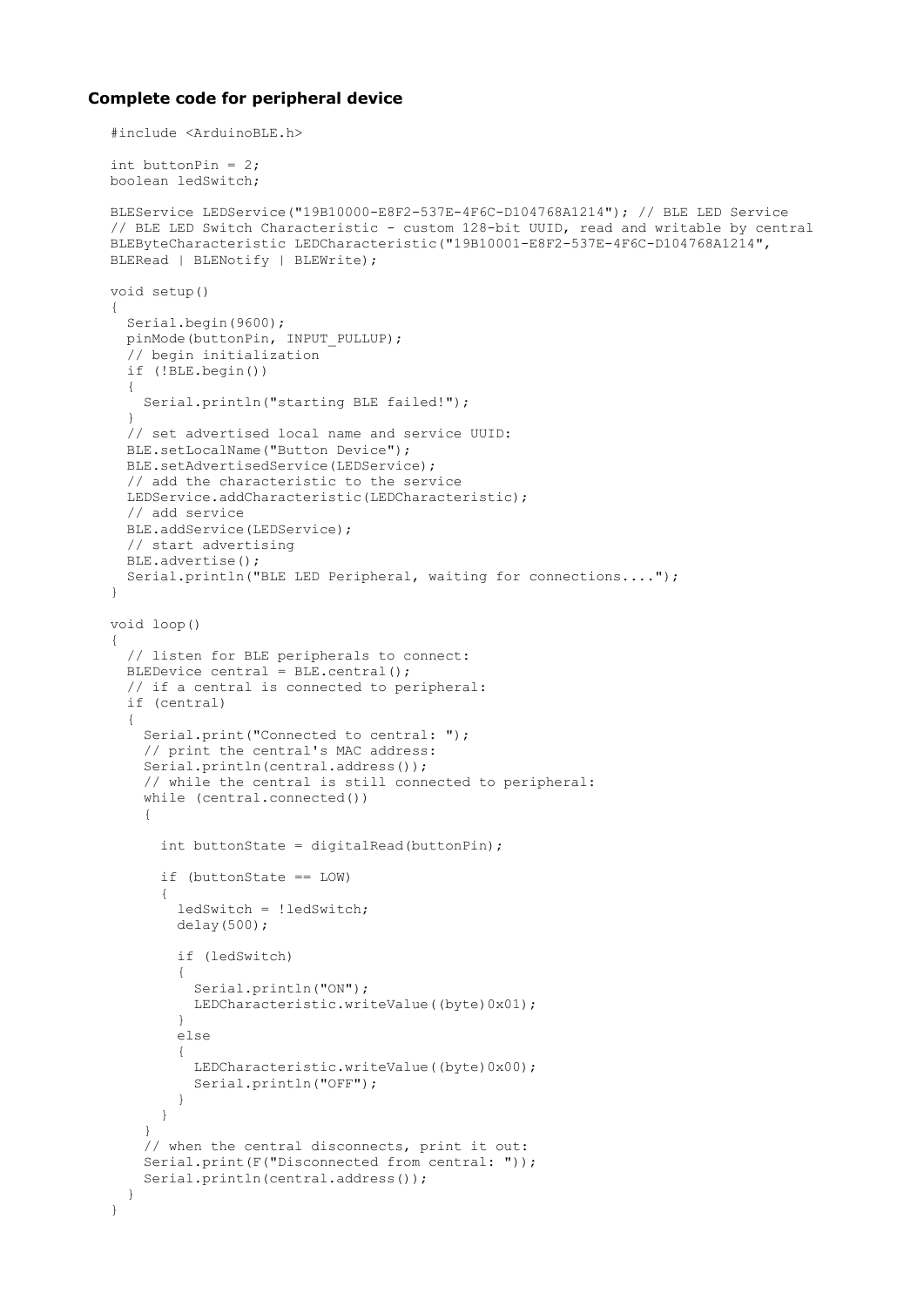#### **Complete code for central device**

```
#include <ArduinoBLE.h>
void setup() 
{
  pinMode(LEDB, OUTPUT);
 Serial.begin(9600);
 while (!Serial);
   // initialize the BLE hardware
  BLE.begin();
 Serial.println("BLE Central - LED control");
   // start scanning for LED BLE peripherals
  BLE.scanForUuid("19b10000-e8f2-537e-4f6c-d104768a1214");
}
void loop() 
{
   // check if a peripheral has been discovered
 BLEDevice peripheral = BLE.available();
   if (peripheral) 
   {
     // discovered a peripheral, print out address, local name, and advertised service
     Serial.print("Found ");
     Serial.print(peripheral.address());
    Serial.print(" '");
     Serial.print(peripheral.localName());
    Serial.print("' ");
    Serial.print(peripheral.advertisedServiceUuid());
     Serial.println();
     if (peripheral.localName().indexOf("LED") < 0) 
\left\{\begin{array}{ccc} & & \\ & & \end{array}\right\} Serial.println("No 'LED' in name");
      return; // If the name doeshn't have "LED" in it then ignore it
 }
     // stop scanning
     BLE.stopScan();
     controlLed(peripheral);
     // peripheral disconnected, start scanning again
     BLE.scanForUuid("19b10000-e8f2-537e-4f6c-d104768a1214");
   }
}
void controlLed(BLEDevice peripheral) 
{
   // connect to the peripheral
  Serial.println("Connecting ...");
  if (peripheral.connect()) 
   {
    Serial.println("Connected");
   } 
   else 
   {
    Serial.println("Failed to connect!");
    return;
   }
   // discover peripheral attributes
   Serial.println("Discovering attributes ...");
   if (peripheral.discoverAttributes()) 
   {
     Serial.println("Attributes discovered");
   } 
   else 
   {
     Serial.println("Attribute discovery failed!");
     peripheral.disconnect();
    return;
   }
   // retrieve the LED characteristic
  BLECharacteristic LEDCharacteristic = peripheral.characteristic("19b10001-e8f2-537e-
4f6c-d104768a1214");
```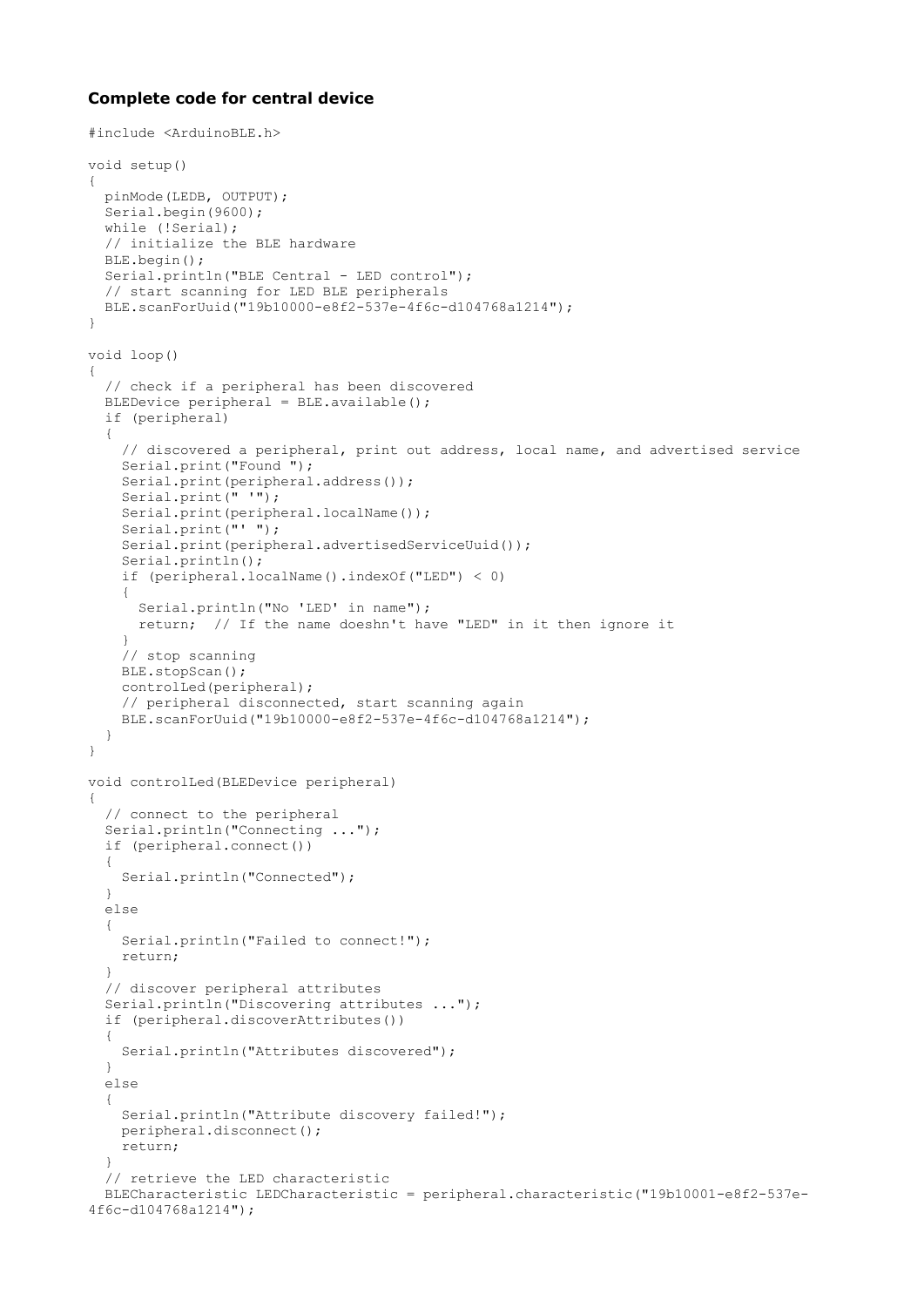```
 if (!LEDCharacteristic) 
  {
    Serial.println("Peripheral does not have LED characteristic!");
    peripheral.disconnect();
    return;
   }
  while (peripheral.connected()) 
  {
     // while the peripheral is connected
    if (LEDCharacteristic.canRead()) 
     {
     byte value = LEDCharacteristic.read();
      LEDCharacteristic.readValue(value);
      //Serial.println(LEDCharacteristic.readValue(value));
     if (value == 0x01)
      {
         Serial.println("ON");
        digitalWrite(LEDB, HIGH);
       }
     else if (value == 0x00)
       {
         digitalWrite(LEDB, LOW);
         Serial.println("OFF");
      }
    }
    delay(500);
  }
  Serial.println("Peripheral disconnected");
}
```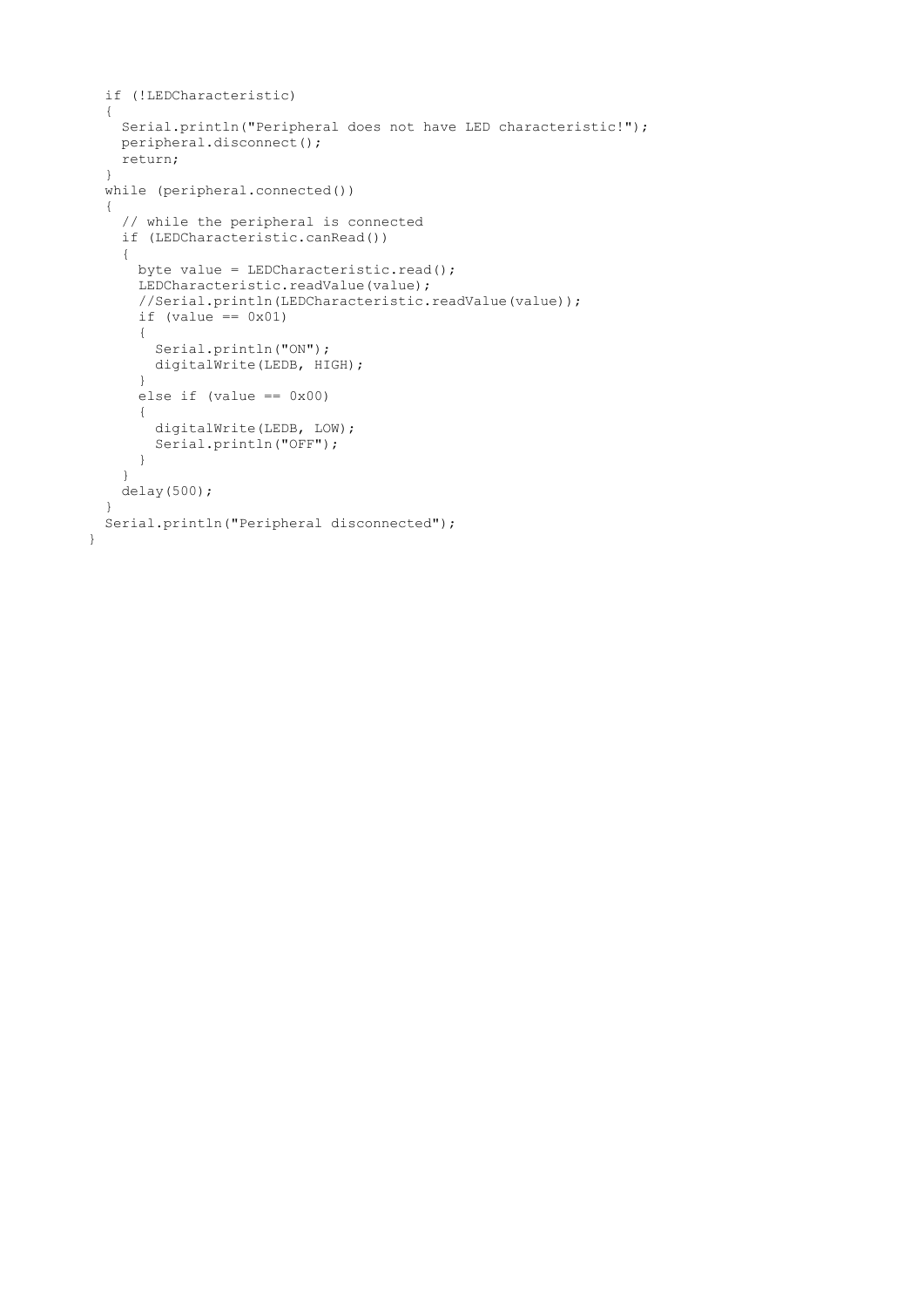## **Testing it out**

After we have uploaded both the central and peripheral sketches to our boards, we can test out our application.

Let's start by opening the Serial Monitor of the central device. Since we are using the while(!Serial); command, the program will not initialize until we open the Serial Monitor. This is done so we don't miss any important information in the Serial Monitor.

When we open it, the central device will start looking for peripherals. When it finds one, it will attempt to connect to it. If all goes well, we should now start receiving the state of the button from the peripheral device. In this case, it is OFF, which we can see being updated continuously.



Now, if we press the button on the peripheral device, we can see two things change on the central device. The blue LED will turn ON, and the Serial Monitor will instead print "ON". We can now turn ON or OFF the LED, through pushing the same button.

When the button is pressed, the RGB LED turns blue on the other device.

| <b>BLUE PIXEL ON</b> | SERIAL MONITOR OUTPUT |
|----------------------|-----------------------|
|                      |                       |
|                      | COM28                 |
| ÷<br><b>Dill</b>     | OFF                   |
| ū,<br>. <b>.</b>     | OFF                   |
|                      | OFF                   |
| m<br>300000000       | OFF                   |
| 0000                 | OFF                   |
| <b>TELESSERIELER</b> | OFF                   |
|                      | ON                    |
|                      | ON                    |
|                      | ON                    |
|                      | ON                    |
|                      | ON                    |
|                      | ON                    |